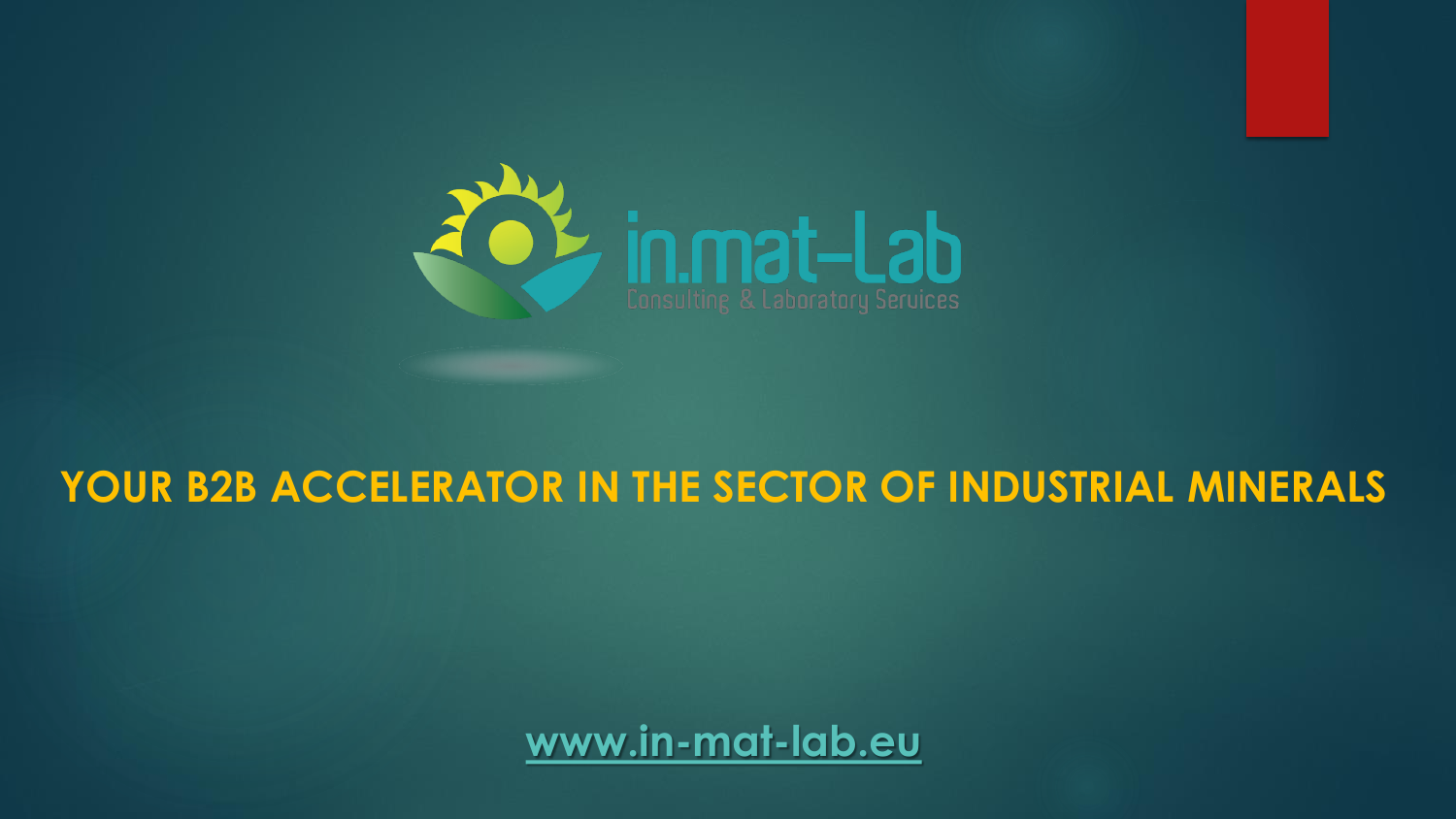### **In.mat-Lab** – Definition & Services



 **In**novative, **Insulating** and **Inorganic Mat**erials **Lab**oratory Mine-to-Market and Market-to-Mine solutions ▶ Value-to-Client Analyses (VTCA) ▶ Business Accelerating

#### **Services**

- ▶ Testing & Analyses
- ▶ Technical support
- Research & Development
- ▶ Consulting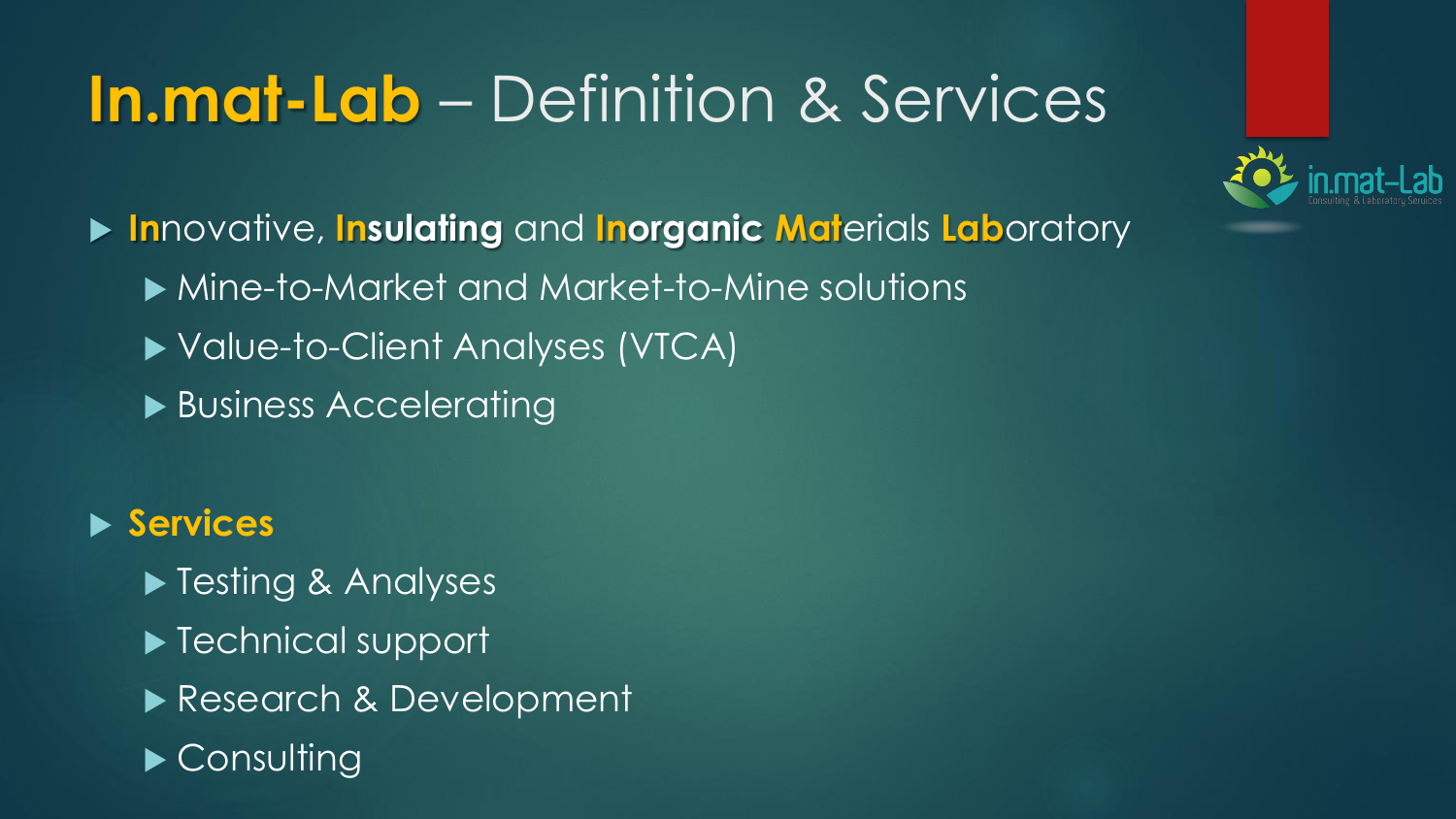## **Testing & Analysis**

#### **Raw materials characterization:**

- Based on specific analytical schemes we can characterize various ore qualities not only on their basic properties, but also on their possible use for specific final applications (i.e. construction, agriculture, else)
- Our state-of-the-art laboratory with a multi-task laboratory expansion furnace can provide targeted data regarding perlite's properties and characteristics for its use and possible applications

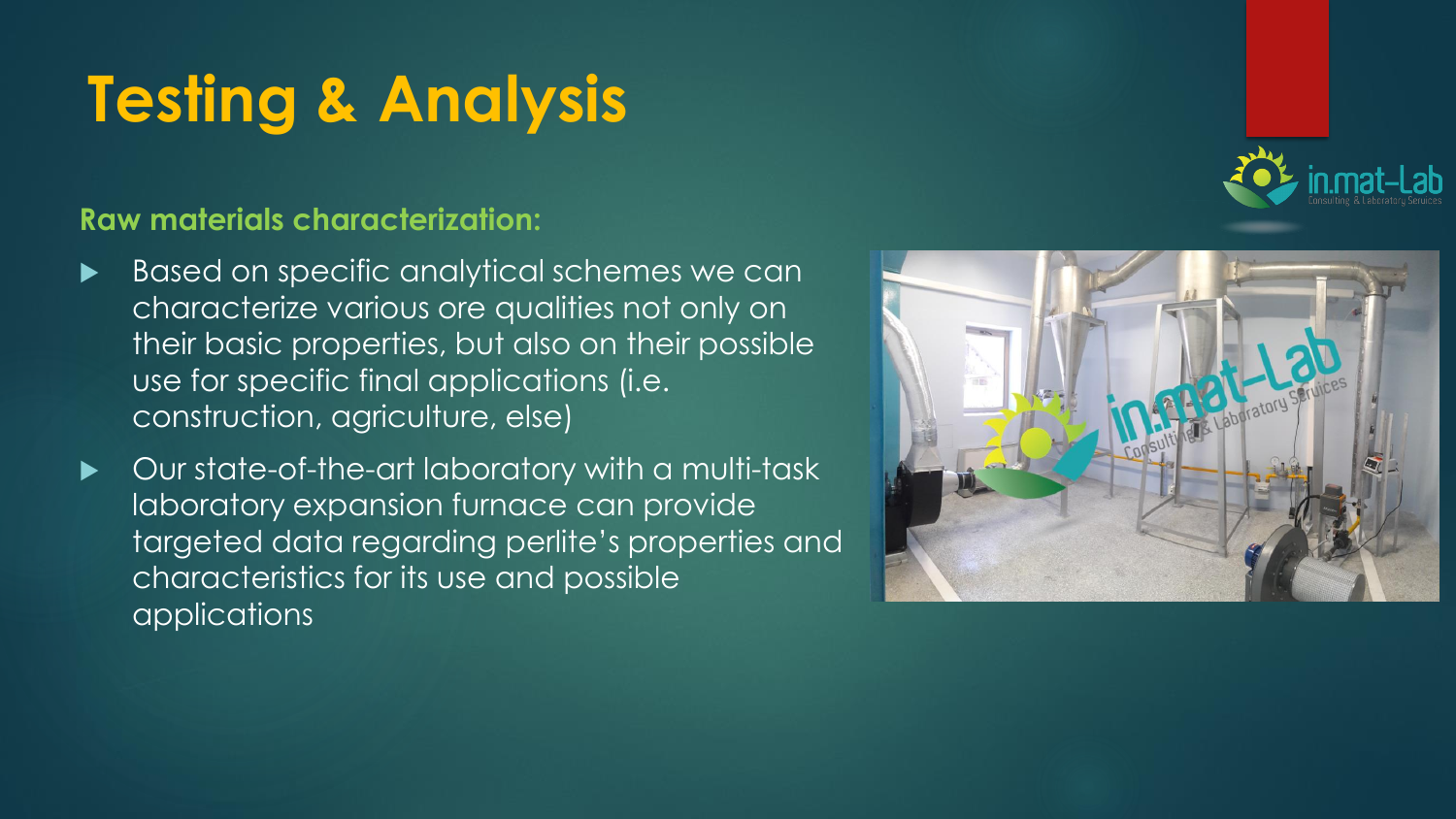#### **Technical support**



- ➢ Evaluate the effects that a change in supplier, formulation, or manufacturing process may have on finished products.
- ➢ With our high expertise in the field of industrial minerals, using also the testing and analyses data from assigned specific evaluation schemes, we provide precise Value-to-Client Analysis (VTCA)
- ➢ We act as a third party in case of a conflict.

**In.mat-Lab**  $\Rightarrow$  **Efficiency** (savings in resources & time)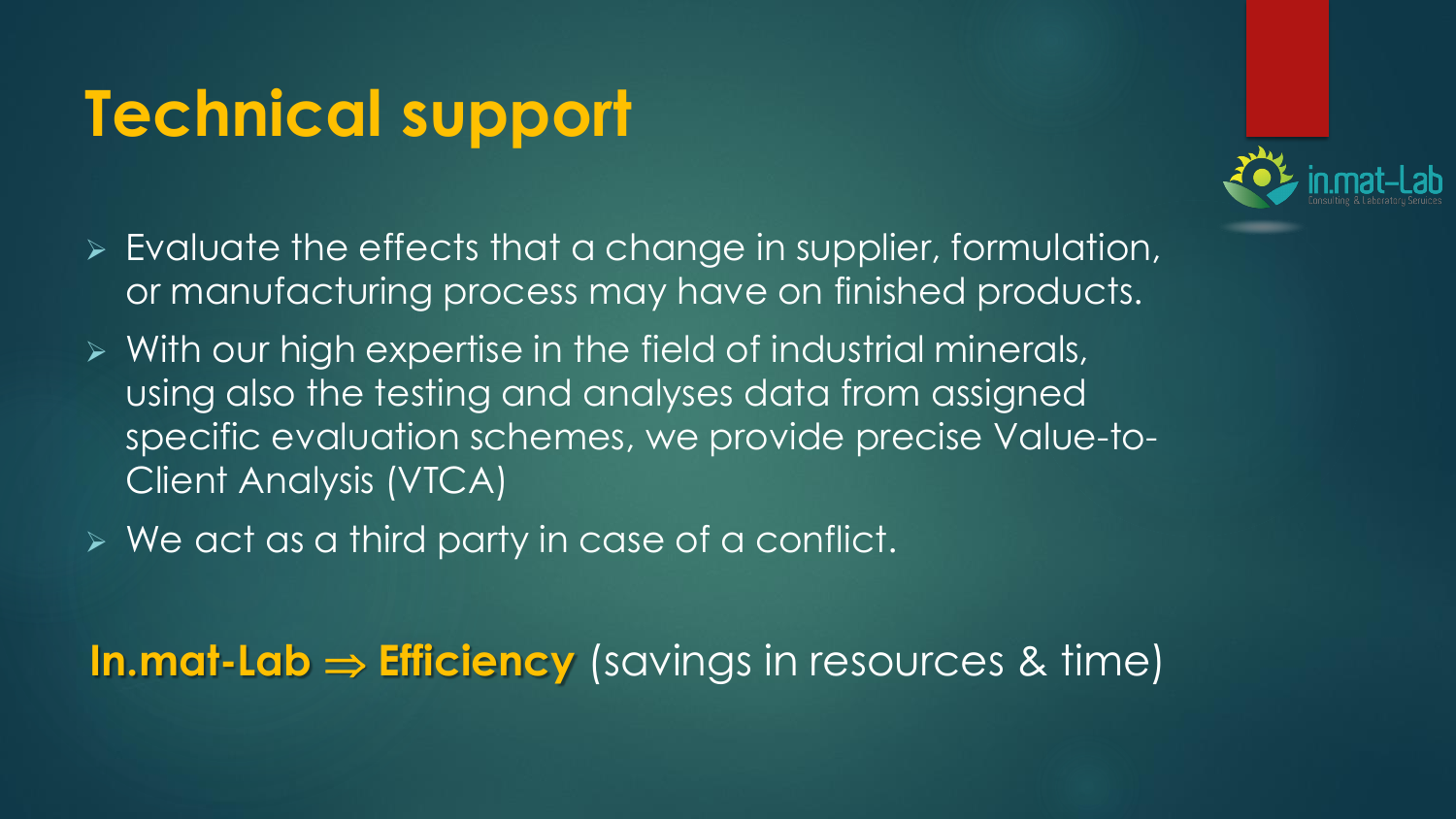### **Research & Development**

- ➢ Design and administrate R&D projects
- ➢ Apply for grants through national and European projects
- ➢ Support in prioritizing R&D ideas based on market data
- ➢ Perform technical and marketing feasibility studies
- ➢ Establishing a network of experienced partners



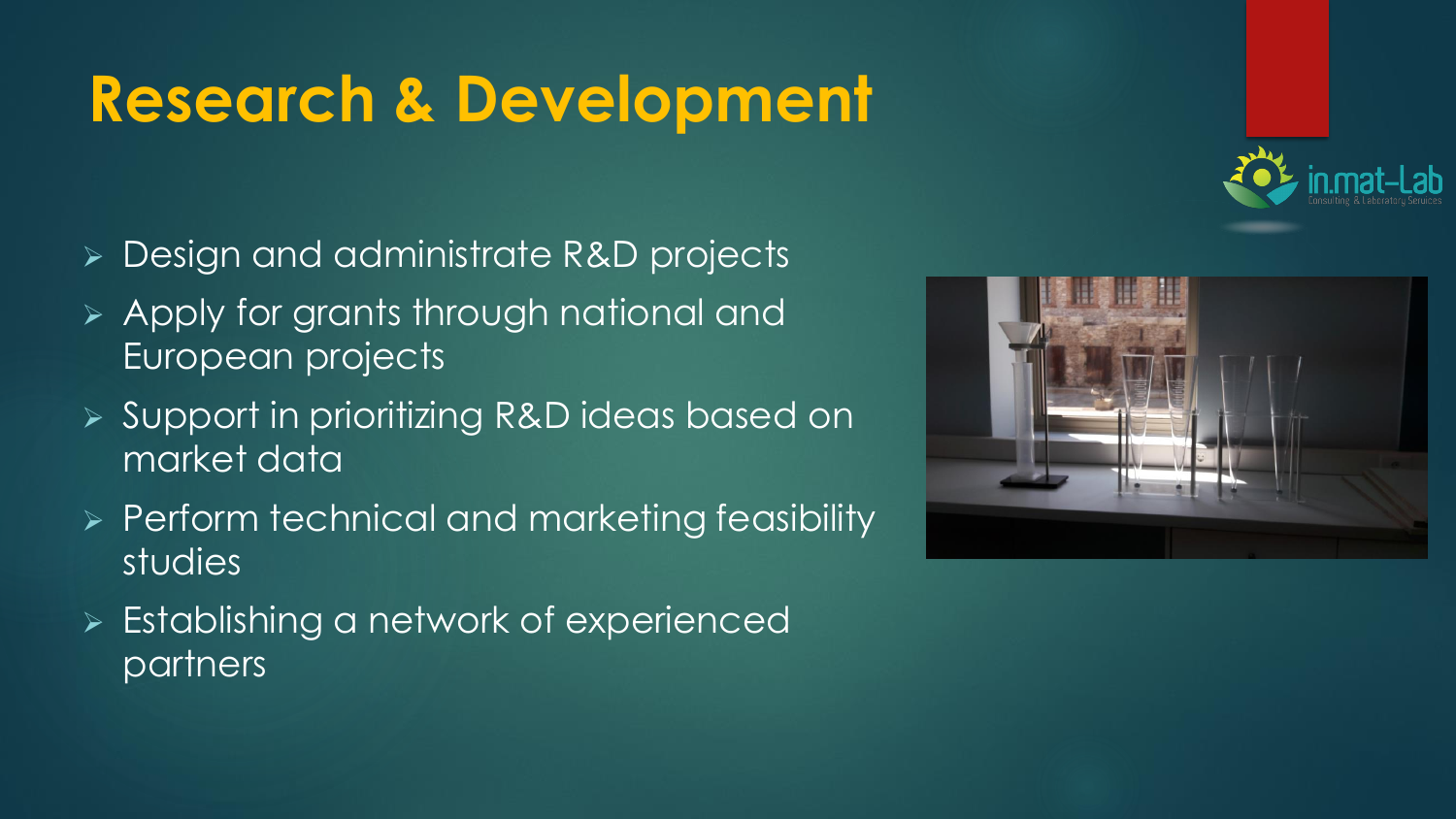# **Consulting**

- ➢ Get on-demand expertise to better facilitate business with sustainable solutions.
- ➢ Elevating products & processes from raw materials selection into the design process and products with tailor-made properties as well as wastes management and by-products.



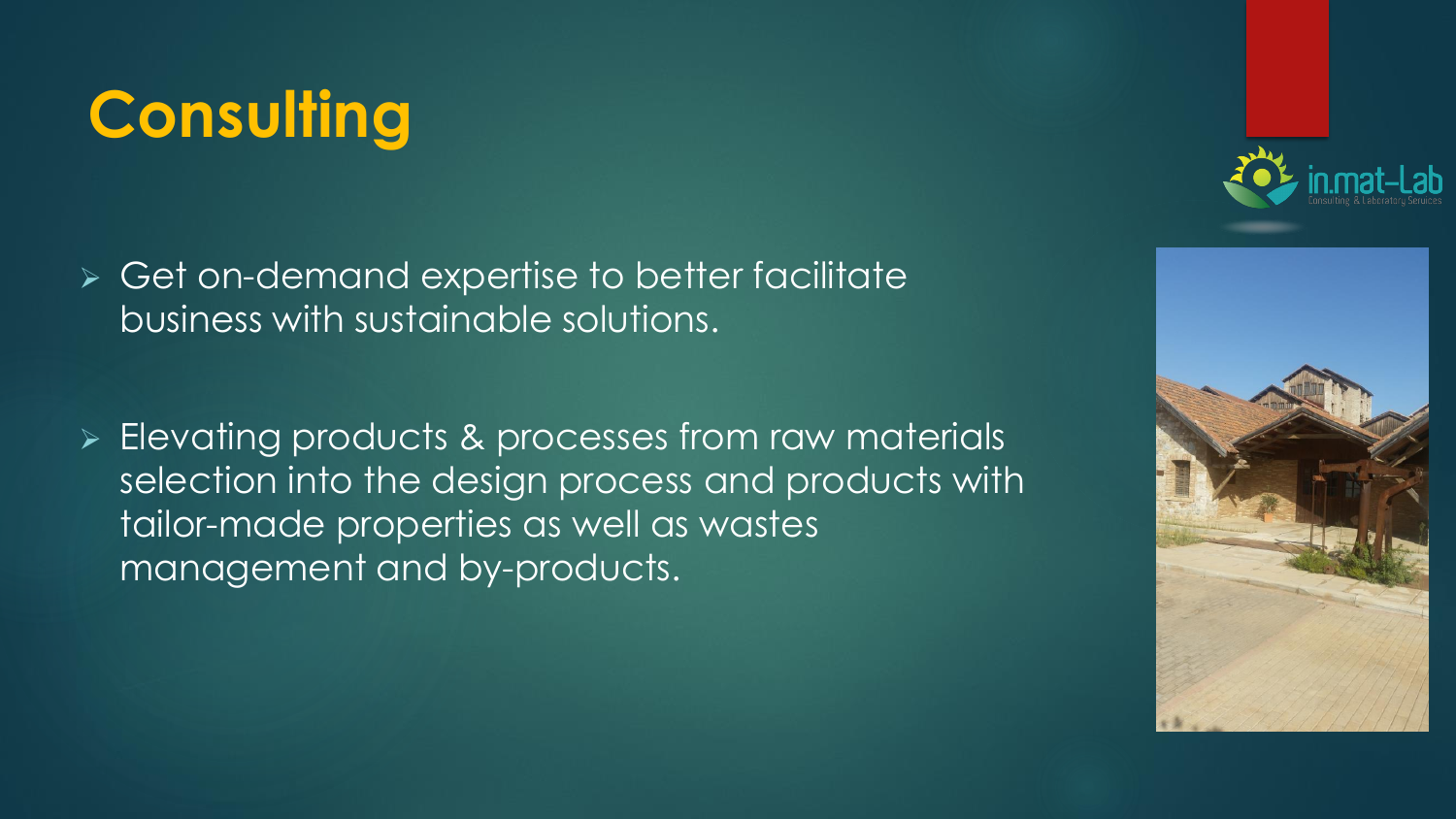### **Some of our projects**

▼ Evaluation of different vermiculite grades & origin Finalized  $\sqrt{a}$  QC Lab for bentonite final products  $\sqrt{a}$  - finalized  $\sqrt{a}$  QC Lab for lightning earthing enhancement products  $\sqrt{a}$  - finalized ▼ VTC analysis on perlite ores of different origin - running  $\checkmark$  Application of perlite as CSM in ready-mix concrete  $\checkmark$  - running  $\checkmark$  Marketing analyses of filter aids in the Greek industry  $\overline{\phantom{a}}$  - running ▼ Inorganic insulating plasters & mortars - Tunning  $\checkmark$  Perlite in foundries – A scientific approach on basic properties - running

…..more to come in the near future

Publishing of projects and results is subjected to initial approval from all the participants